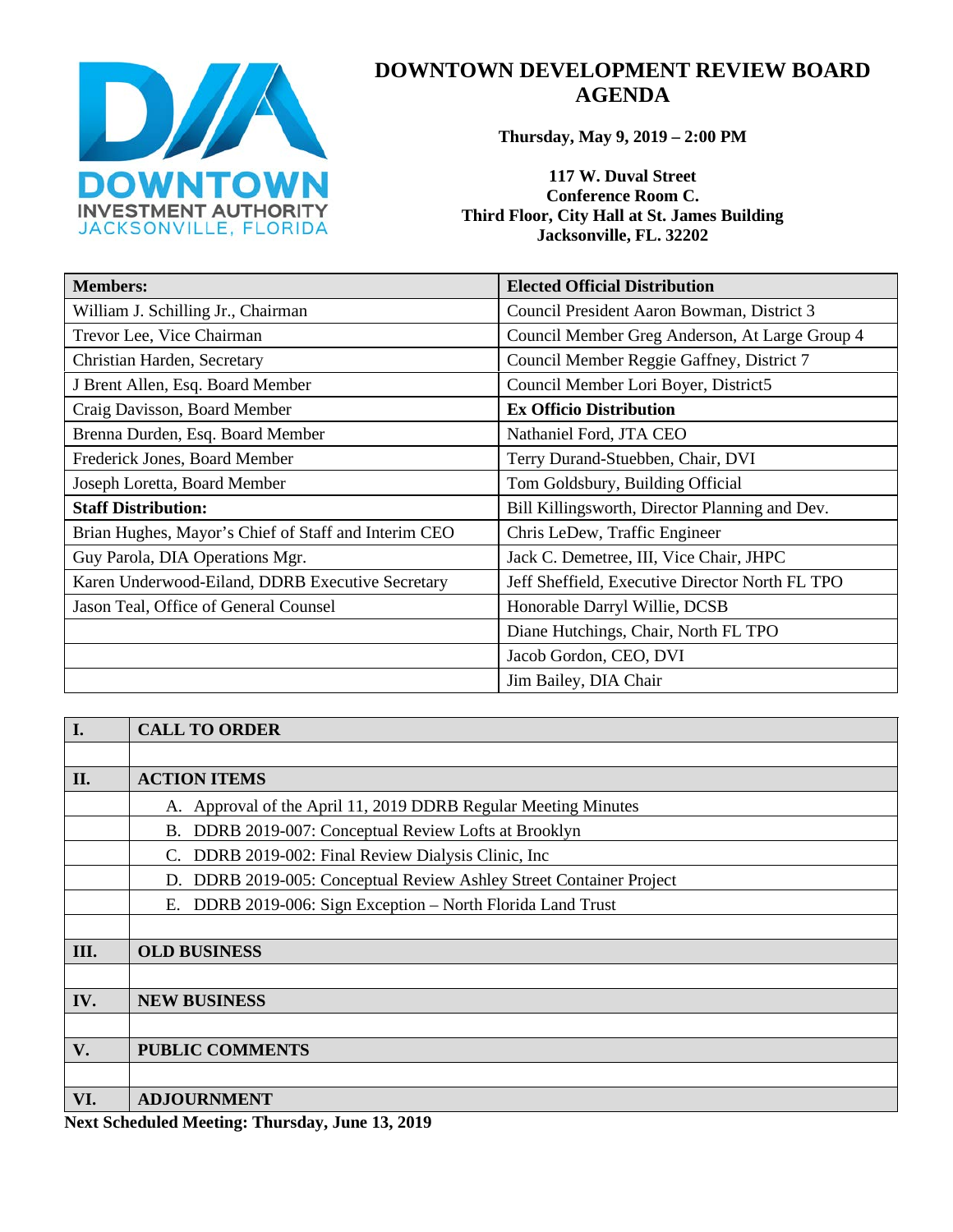

**Downtown Development Review Board (DDRB) City Hall at St. James Building, 117 W. Duval Street 3rd Floor, Conference Room C. Jacksonville, FL. 32202** *Thursday, May 9, 2019 - 2:00 p.m.*

# *MEETING* **MINUTES**

**Board Members Present:** B. Schilling, Chair; T. Lee, Vice Chair; C. Harden, Secretary J. Brent Allen, Esq.; C. Davisson; B. Durden, Esq.; and J. Loretta

**Board Members Not Present:** Frederick Jones

**DIA Staff Present:** Guy Parola, Operations Manager, and Karen Underwood-Eiland, Executive Assistant

**Representing Office of the Mayor:** Dr. Johnny Gaffney

**Representing Office of City Council:** Greg Anderson

**Representing Office of General Counsel:** Kealey West

#### **I. CALL TO ORDER**

#### **Meeting Convened: 2:00 p.m.**

Chairman Schilling called the meeting to order at 2:00 p.m., and the members identified themselves for the record.

Chairman Schilling asked anyone wishing to speak on a particular project to complete a public speaker card and to provide them to Karen. He also reminded Board Members to disclose any ex-parte communication with any of the applicants presenting projects today or conflicts of interest prior to the item being addressed by the Board.

## **II. ACTION ITEMS**

#### **A. APPROVAL OF THE APRIL 11, 2019 DDRB MEETING MINUTES.**

## **A MOTION WAS MADE BY BOARD MEMBER LORETTA AND SECONDED BY BOARD MEMBER LEE APPROVING THE APRIL 11, 2019, DDRB MINUTES.**

#### **THE MOTION PASSED UNANIMOUSLY 5-0-0.**

Board Member Christian Harden and Board Member Durden entered the proceedings at 2:10 p.m.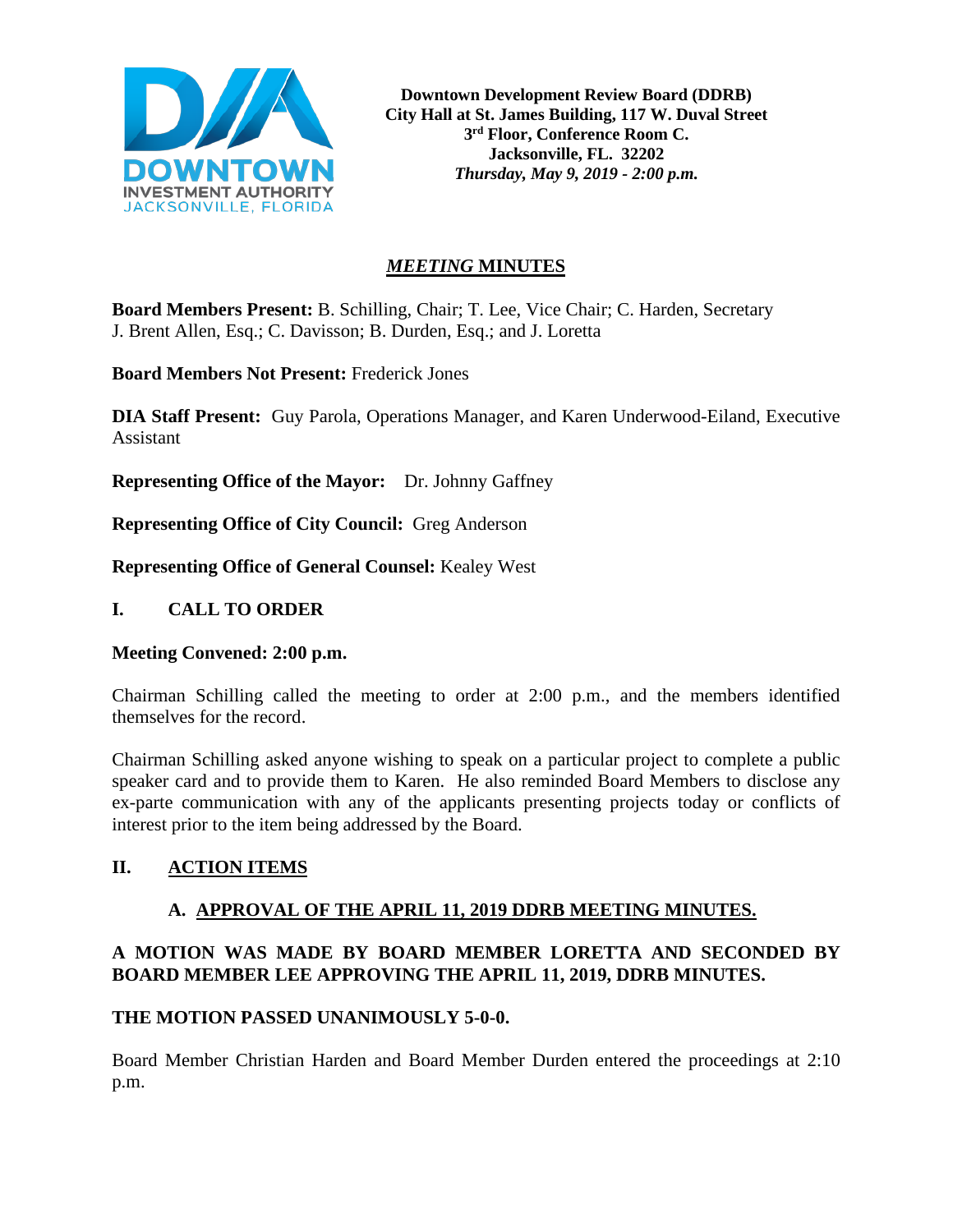# **B. DDRB 2019-007: CONCEPTUAL REVIEW LOFTS AT BROOKLYN**

Guy Parola reported that application 2019-007 is requesting conceptual approval for a proposed mixed income and is a 133 unit multi-family project.

Ryan Hoover, Vestcor Properties provided a presentation along with Jack Braxtan architect.

## **A MOTION WAS MADE BY BOARD MEMBER HARDEN AND SECONDED BY BOARD MEMBER ALLEN APPROVING CONCEPTUAL APPROVAL OF DDRB APPLICATION 2019-007 WITH THE FOLLOWING RECOMMENDATIONS**:

- 1. That the developer proposes additional screening solutions such as windows, landscape elements, etc. along Chelsea Street in order to ensure that, to a reasonable extent, parked cars are not visible from Chelsea Street and Jackson Street right-of-ways.
- 2. That in lieu of meeting the streetscape standards for Intra-District, two-way streets, that minimum 10' sidewalk widths are provided, but at no point less than 8' of clear pedestrian area is provided.
- 3. Coordinate road closures with Groundwork Jax. Coordinate connectivity with the McCoy's Creek project.

## **THE MOTION PASSED 7-0-0.**

# **C. DDRB 2019-008 FINAL REVIEW DIALYSIS CLINIC INC.**

## **A MOTION WAS MADE BY BOARD MEMBER LORETTA AND SECONDED BY BOARD MEMBER DAVISSON RECOMMENDING FINAL APPROVAL OF DDRB APPLICATION 2019-002 WITH THE FOLLOWING CONDITIONS**:

- 1. Deviation from Section 656.361.16B to increase the number of permitted off-street surface parking spaces from eighteen (18) to (34).
- 2. For that portion of the property's Park Street frontage lying south of the driveway apron shown on the Site Plan submitted for final approval by the DDRB at their May 9, 2019 meeting, a 10' wide urban open space shall continue for the duration of the of the site's Park Street frontage. Note: the following language from the DDRB staff recommendation report dated May 9, 2019 was not deleted nor amended by DDRB: "Urban open space may be hardscape or a combination of landscaping and hardscaping, so long as street furnishings (i.e. benches) are included and the area is open to the public."
- 3. No chain link fencing permitted.

## **THE MOTION PASSED 5-2 (HARDEN AND ALLEN OPPOSED)-0**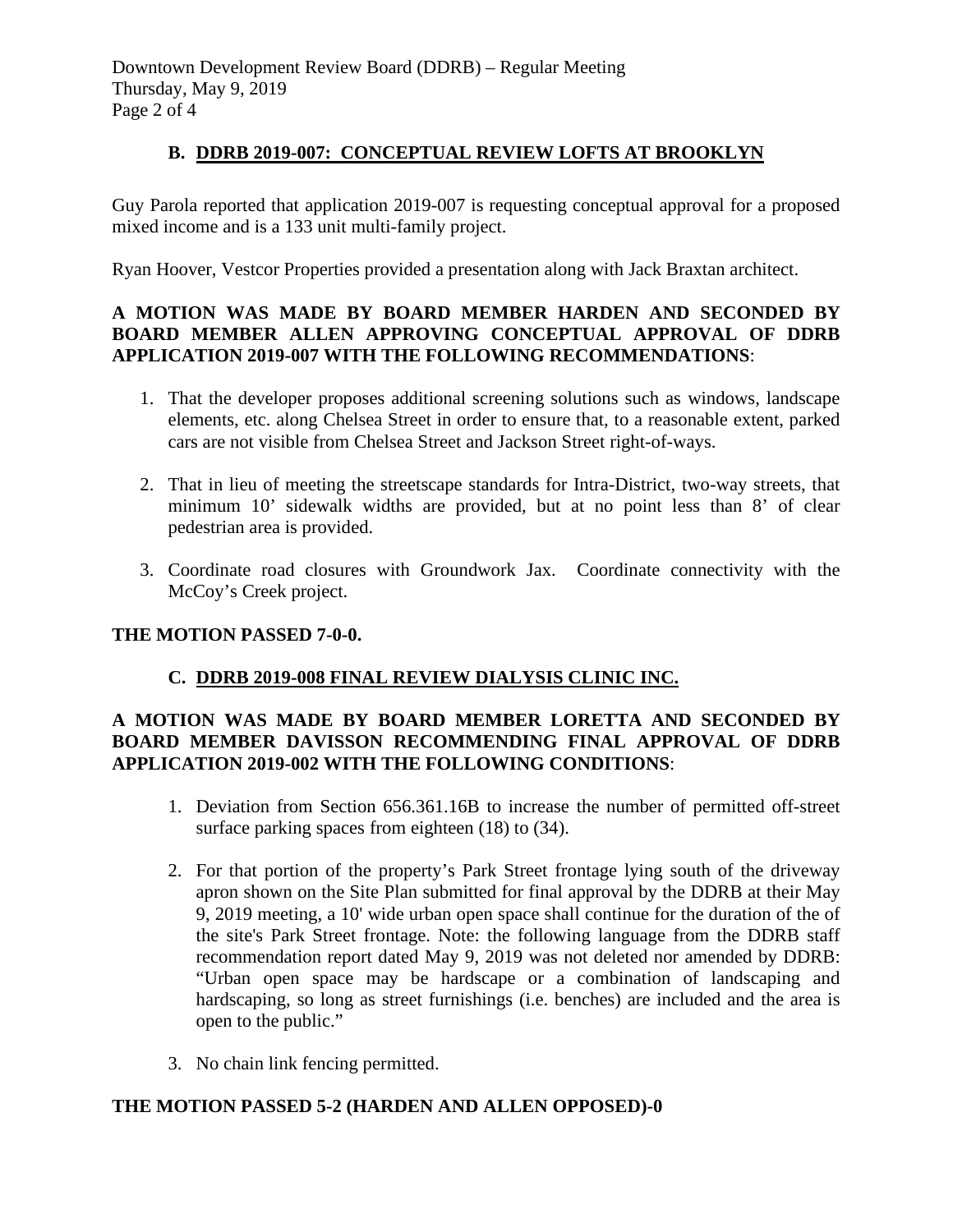Downtown Development Review Board (DDRB) – Regular Meeting Thursday, May 9, 2019 Page 3 of 4

A five-minute recess was taken at 3:52 p.m. The Board reconvened at 4:00 p.m.

# **D. DDRB 2019-005 CONCEPTUAL REVIEW ASHLEY STREET CONTAINER PROJECT**

## **A MOTION WAS MADE BY BOARD MEMBER HARDEN AND SECONDED BY BOARD MEMBER ALLEN RECOMMENDING CONCEPTUAL APPROVAL OF DDRB APPLICATION 2019-005 WITH THE FOLLOWING RECOMMENDATIONS:**

- 1. The developer should consult with the City's Traffic Engineer to:
	- (a) Close the driveway apron located at the northwest corner of the developer's parcel; and
	- (b) Relocate the "No Parking Any Time" sign along this portion of Ashley Street to create more opportunity for on-street parking.
- 2. Elements are to be incorporated to frame the block face. This may be accomplished through articulating on-street parking through striping, fencing and perimeter landscaping.
- 3. The developer should address the feasibility of expanding the sidewalk width.
- 4. The developer should address their strategy for solid waste (i.e., household garbage) and dumpster location.

## **THE MOTION PASSED UNANIMOUSLY 7-0-0.**

Board Members Davisson and Harden exited the proceedings due to other appointments.

# **E. DDRB 2019-006 SIGN EXCEPTION NORTH FLORIDA LAND TRUST**

## **A MOTION WAS MADE BY BOARD MEMBER LEE AND SECONDED BY BOARD MEMBER DURDEN TO DEFER DDRB APPLICATION NUMBER 2019-006 AND TO MOVE THE PROJECT UP FIRST AT THE NEXT MEETING.**

**THE MOTION PASSED UNANIMOUSLY 5-0-0.** 

**III. OLD BUSINESS** NONE